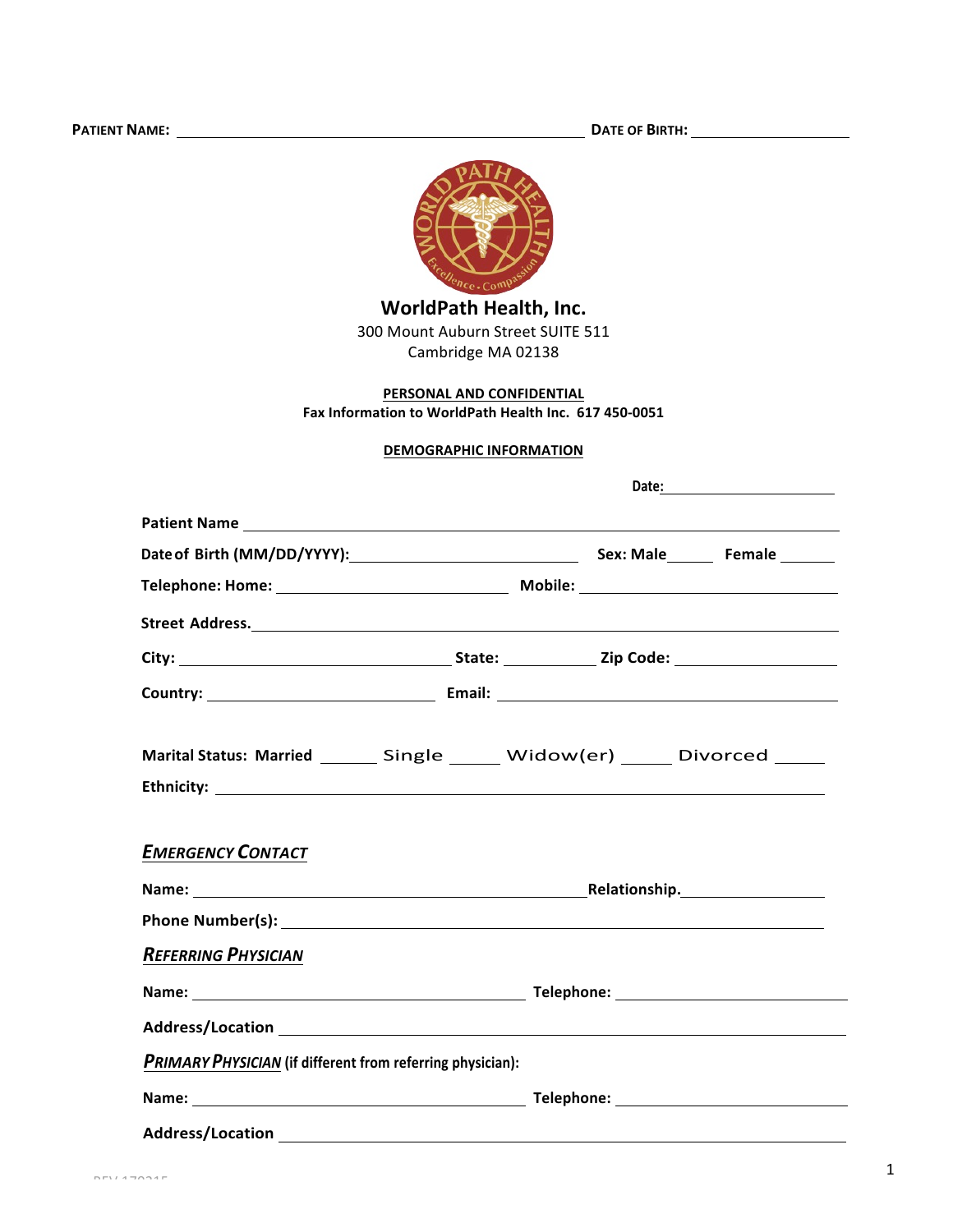

## PERSONAL AND CONFIDENTIAL Fax Information to WorldPath Health Inc. 617 450-0051

#### **MEDICAL INFORMATION**

|                                             |  |  |  |  | Height (inches) Weight (pounds) Recent Weight Loss? Y N Amount |
|---------------------------------------------|--|--|--|--|----------------------------------------------------------------|
|                                             |  |  |  |  |                                                                |
|                                             |  |  |  |  |                                                                |
|                                             |  |  |  |  | $\#$ of Years:                                                 |
| Country of Residence: # of Years:           |  |  |  |  |                                                                |
| Foreign Travel: Y N if yes, where and when: |  |  |  |  |                                                                |

**FAMILY HISTORY** (use other side of this sheet if necessary) List any medical conditions in close blood relatives

| LIVING (Y or N) ? AGE |                                                                                                                                                                                                                                | <b>MEDICAL CONDITIONS</b> |
|-----------------------|--------------------------------------------------------------------------------------------------------------------------------------------------------------------------------------------------------------------------------|---------------------------|
|                       |                                                                                                                                                                                                                                |                           |
|                       | Mother Lawrence and the contract of the contract of the contract of the contract of the contract of the contract of the contract of the contract of the contract of the contract of the contract of the contract of the contra |                           |
|                       |                                                                                                                                                                                                                                |                           |
|                       |                                                                                                                                                                                                                                |                           |
|                       |                                                                                                                                                                                                                                |                           |
|                       |                                                                                                                                                                                                                                |                           |
|                       |                                                                                                                                                                                                                                |                           |
|                       |                                                                                                                                                                                                                                |                           |
|                       |                                                                                                                                                                                                                                |                           |
|                       |                                                                                                                                                                                                                                |                           |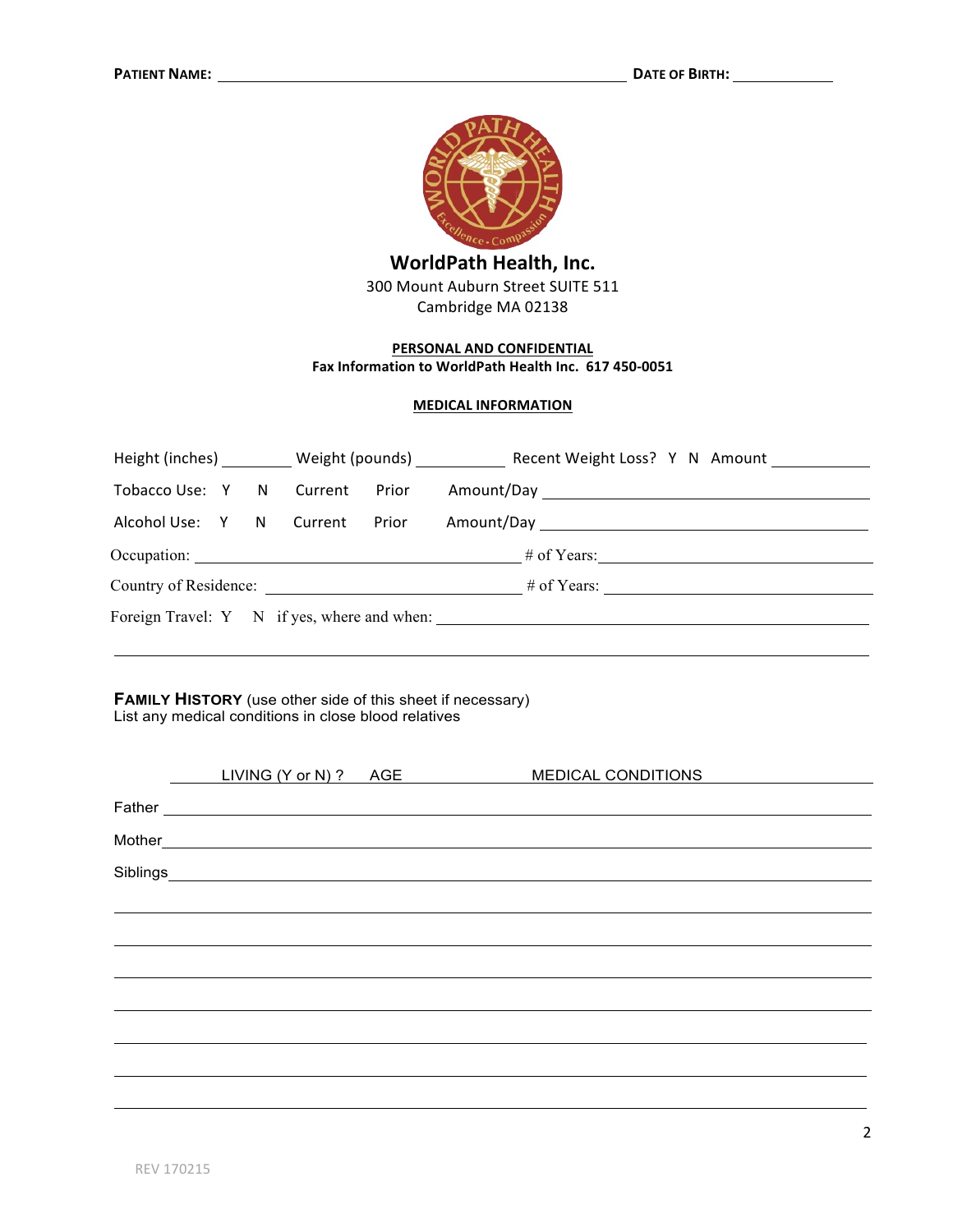

## WorldPath Health, Inc.

300 Mount Auburn Street SUITE 511 Cambridge MA 02138

### PERSONAL AND CONFIDENTIAL Fax Information to WorldPath Health Inc. 617 450-0051

#### **MEDICAL INFORMATION**

(use other side of page to complete if necessary)

Allergies: List any allergies that you have and describe the type of reaction:

Allergy

**Example of Reaction** 

Medications: Please list all medications including hormone medications, herbal, vitamins etc.

| Name of Medication | Dose | Frequency |
|--------------------|------|-----------|
|                    |      |           |
|                    |      |           |
|                    |      |           |
|                    |      |           |
|                    |      |           |
|                    |      |           |
|                    |      |           |
|                    |      |           |
|                    |      |           |
|                    |      |           |
|                    |      |           |
|                    |      |           |
|                    |      |           |
|                    |      |           |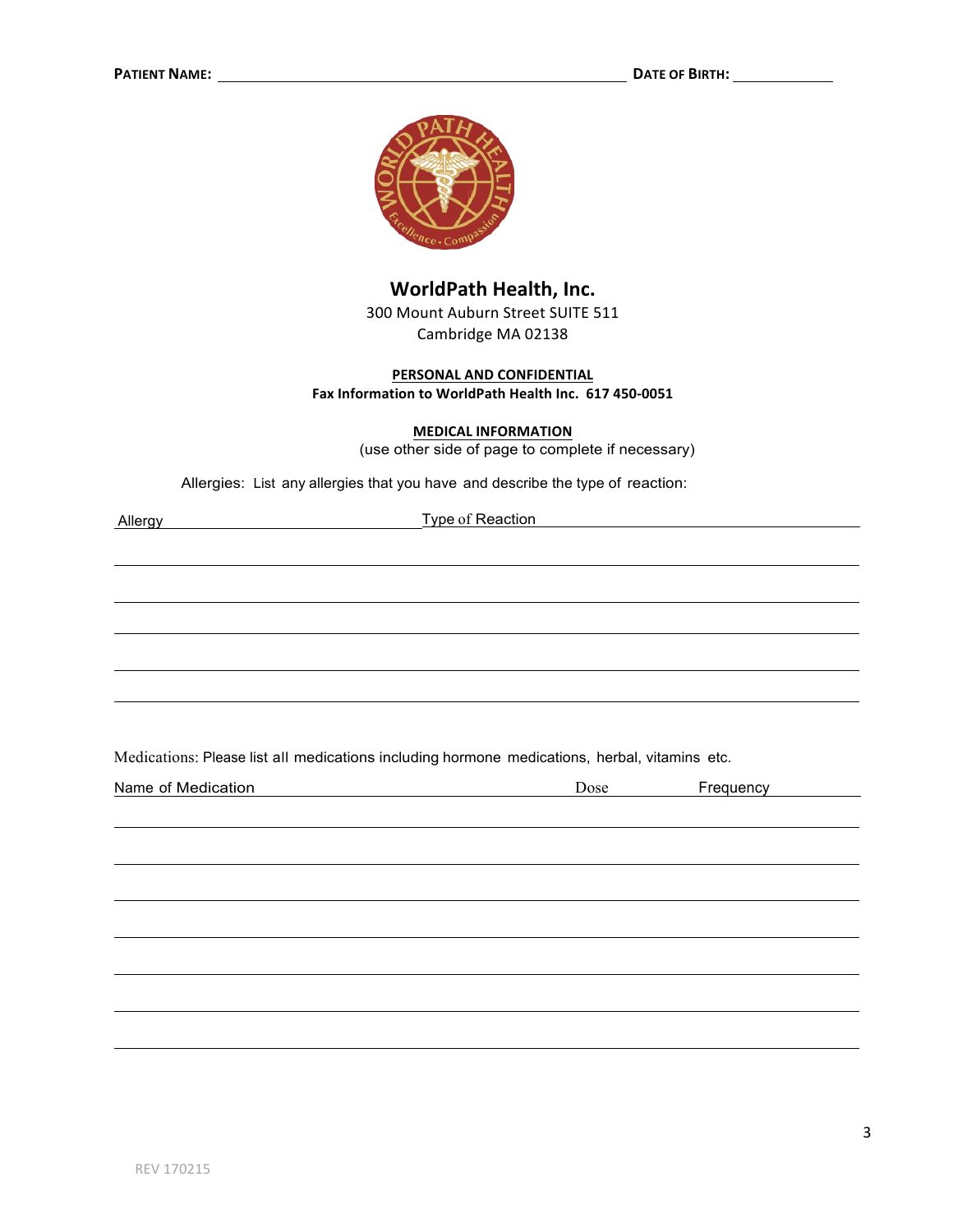

## **PERSONAL AND CONFIDENTIAL** Fax Information to WorldPath Health Inc. 617 450-0051

#### **MEDICAL INFORMATION**

**REVIEW OFSYSTEMS:** Please tell usif you have any of the following symptoms:

| Constitutional:                                  | Cardiovascular:           | Immunologic:              | <b>Respiratory:</b>        |  |
|--------------------------------------------------|---------------------------|---------------------------|----------------------------|--|
| <b>FEVER</b>                                     | <b>CHEST PAIN</b>         | <b>HAYFEVER</b>           | <b>SHORTNESS OF BREATH</b> |  |
| <b>CHILLS</b>                                    | <b>IRREGULAR BEATS</b>    | <b>SKIN RASHES</b>        | <b>PAINBREATHING</b>       |  |
| <b>NIGHT SWEATS</b>                              | <b>PALPITATIONS</b>       | LYMPHATIC:                | <b>COUGH</b>               |  |
| <b>HEADACHES</b>                                 | <b>VALVE PROBLEMS</b>     | <b>SWOLLEN GLANDS</b>     | <b>WHEEZING</b>            |  |
| <b>WEIGHT GAIN</b>                               | <b>HEART MURMUR</b>       | SWELLINGARMS/LEGS         | <b>SPUTUM</b>              |  |
|                                                  |                           |                           |                            |  |
| Neurological:                                    | <b>Gastrointestinal:</b>  | Musculoskeletal:          | Hematological:             |  |
| <b>TREMORS</b>                                   | <b>ABDOMINAL PAIN</b>     | <b>JOINTS HURT/STIFF</b>  | <b>ABNORMALBLEEDING</b>    |  |
| <b>DIZZINESS</b>                                 | <b>NAUSEA/VOMITING</b>    | <b>BONE PAIN</b>          | <b>ABNORMALBRUISING</b>    |  |
| <b>NUMBNESS</b>                                  | <b>HEARTBURN</b>          | <b>BACK/NECK PAIN</b>     | <b>ANEMIA</b>              |  |
| <b>STROKE</b>                                    | <b>SWALLOW DIFFICULTY</b> | <b>WALKING DIFFICULTY</b> |                            |  |
| TIA                                              | <b>JAUNDICE</b>           |                           |                            |  |
| <b>FAINTING SPELLS</b>                           | <b>BLOODIN STOOL</b>      |                           |                            |  |
| <b>OTHER</b>                                     | <b>DIARRHEA</b>           |                           |                            |  |
|                                                  | <b>CONSTIPATION</b>       |                           |                            |  |
| <b>Genitourinary:</b>                            | Vascular:                 | Endocrine:                |                            |  |
| <b>URINARY PAIN</b>                              | <b>ULCER/GANGRENE</b>     | <b>EXCESSIVE THIRST</b>   |                            |  |
| <b>URINARY FREQUENCY</b>                         | <b>BLOOD CLOTS</b>        | TOO HOT/COLD              |                            |  |
| <b>BLOOD IN URINE</b>                            | <b>PAINLEGS/FEET</b>      | TIRED/SLUGGISH            |                            |  |
|                                                  |                           | <b>HOT FLASHES</b>        |                            |  |
| Other: (use other side of this sheet if needed): |                           |                           |                            |  |

,我们也不会有什么。""我们的人,我们也不会有什么?""我们的人,我们也不会有什么?""我们的人,我们也不会有什么?""我们的人,我们也不会有什么?""我们的人 ,我们也不会有什么。""我们的人,我们也不会有什么?""我们的人,我们也不会有什么?""我们的人,我们也不会有什么?""我们的人,我们也不会有什么?""我们的人

,我们也不会有什么。""我们的人,我们也不会有什么?""我们的人,我们也不会有什么?""我们的人,我们也不会有什么?""我们的人,我们也不会有什么?""我们的人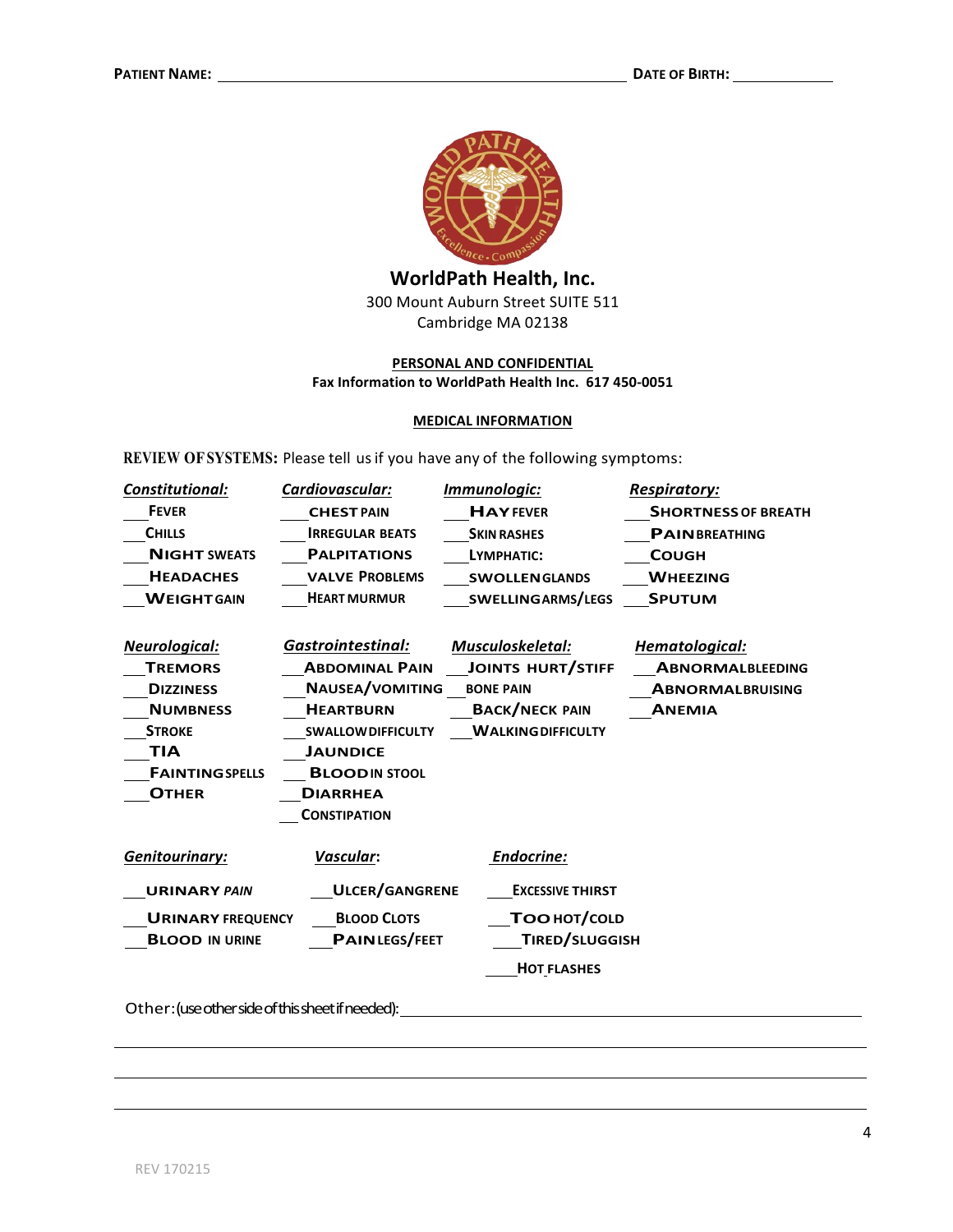

### PERSONAL AND CONFIDENTIAL Fax Information to WorldPath Health Inc. 617 450-0051

#### **MEDICAL INFORMATION**

#### PAST MEDICAL HISTORY

Please indicate any medical conditions that you have now or you have had in the past:

| <b>ANEM</b>                    | <b>GOUT</b>              | <b>OSTEOPOROSIS</b>    |
|--------------------------------|--------------------------|------------------------|
| <b>ANEURYSM</b>                | <b>GERD</b>              | <b>PANCREATITIS</b>    |
| <b>ARTHRITIS</b>               | <b>HEART DISEASE</b>     | <b>RHEUMATIC FEVER</b> |
| <b>ASTHMA</b>                  | <b>CANCER</b>            | <b>DIABETES</b>        |
| <b>BLADDER INFECTION</b>       | <b>BLOOD TRANSFUSION</b> | <b>KIDNEY DISEASE</b>  |
| <b>HIGH BLOOD PRESSURE</b>     | <b>HIGH CHOLESTEROL</b>  | <b>OBESITY</b>         |
| <b>SEIZURES</b>                | <b>THYROIDDISEASE</b>    | <b>ULCERS</b>          |
| <b>STROKE</b>                  | <b>TUBERCULOSIS</b>      |                        |
| <b>OTHER (PLEASE DESCRIBE)</b> |                          |                        |

## **PAST SURGICAL HISTORY: (use other side of this sheet if needed):**

List all previous surgeries and when performed: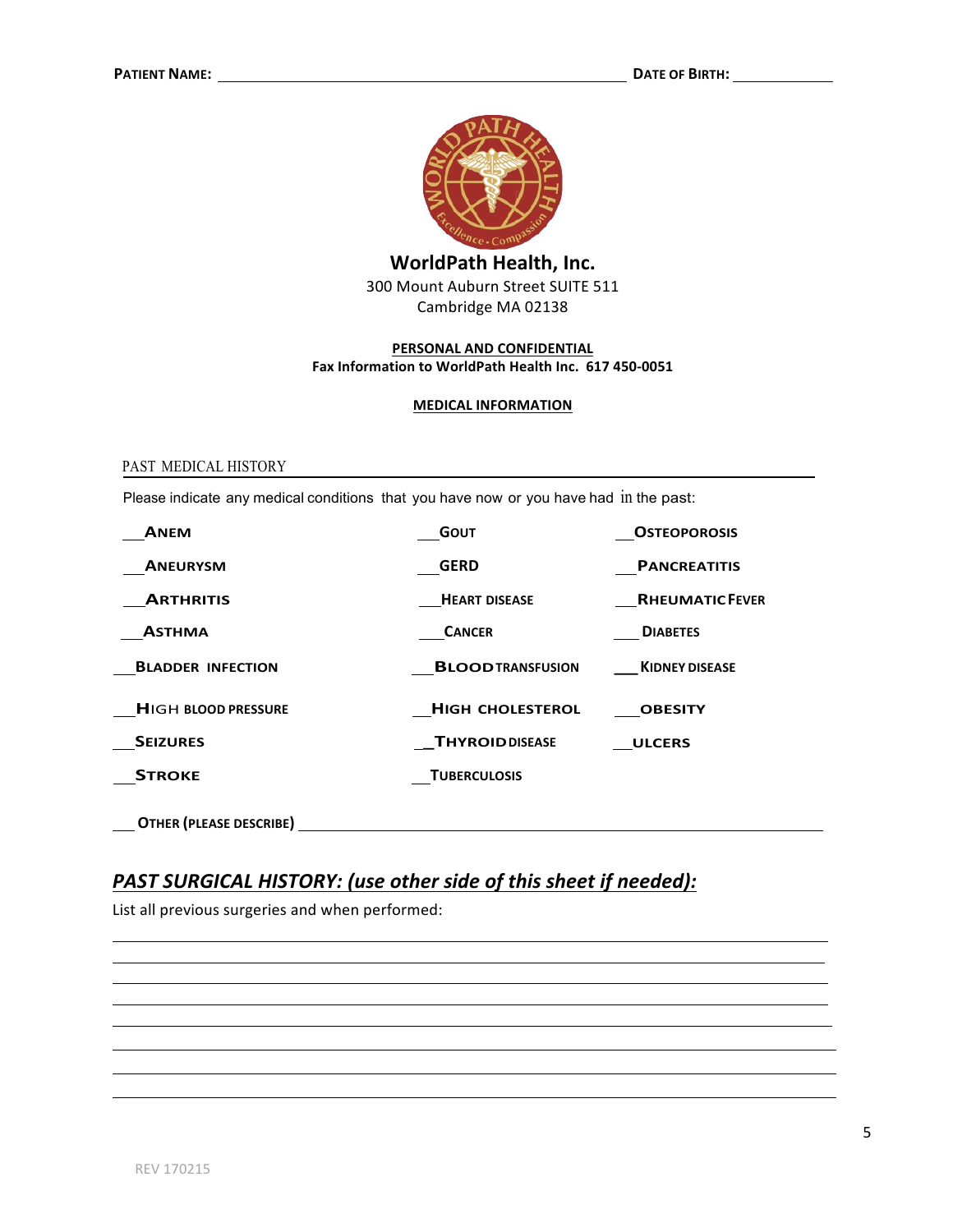

## PERSONAL AND CONFIDENTIAL Fax Information to WorldPath Health Inc. 617 450-0051

#### **MEDICAL INFORMATION**

## **IF FEMALE:**

| <b>AGE AT FIRST MENSTRUAL PERIOD:</b> | <b>AGE AT MENOPAUSE:</b> | # OF PREGNANCIES: | # OF CHILDREN: |
|---------------------------------------|--------------------------|-------------------|----------------|
|                                       |                          |                   |                |

DATE OF LAST PAP SMEAR: DATE OF LAST MAMMOGRAM:

## **IF MALE:**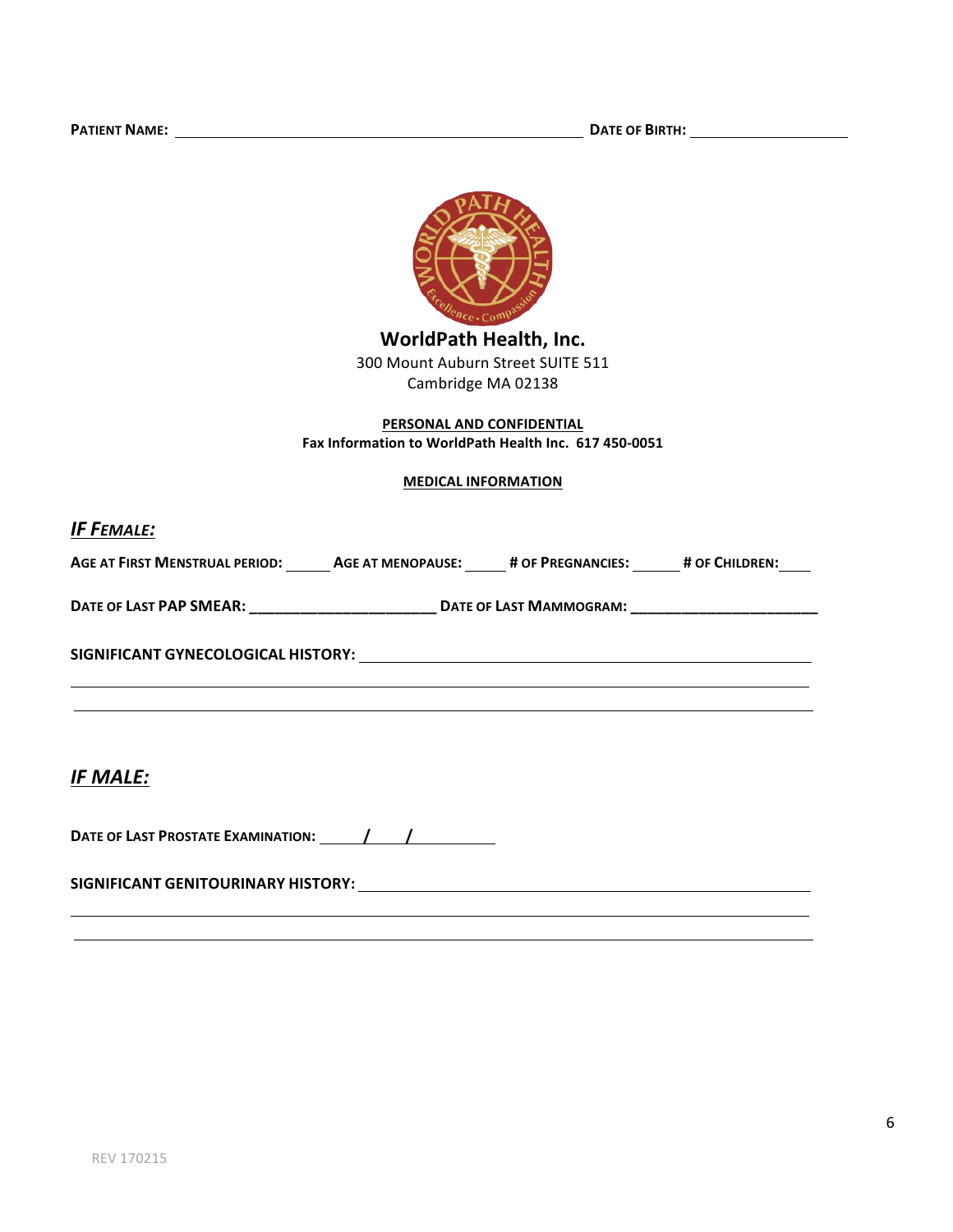

**WorldPath Health, Inc.** 300 Mount Auburn Street SUITE 511 Cambridge MA 02138

#### **PERSONAL AND CONFIDENTIAL**

Fax Information to WorldPath Health Inc. 617 450-0051

# **NOTICE OF PRIVACY PRACTICE ACKNOWLEDGMENT**

I understand that, under the Health Insurance Portability & Accountability Act of 1998 ("HIPAA"), I have certain rights to privacy regarding my protected health information. I understand that this information can and will be used to:

- Conduct, plan and direct my treatment and follow up among the multiple healthcare providers who may be involved in that treatment directly and indirectly.
- Obtain payment from third-party payers.
- Conduct normal healthcare operations such as quality assessments and physician certifications.

J acknowledge that I have received your Notice of Privacy Practices containing a more complete description of the uses and disclosures of my health information. I understand that this organization has the right to change its Notice of :Privacy Practices from time to time and that I may contact this organization at any time at the address above to obtain a current copy of the Notice of Privacy Practices.

I understand that I may request in writing that you restrict how my private information is used or disclosed to carry out treatment, payment, or health care operations. I also understand you are not required to agree to my requested restrictions, but if you do agree then you are bound to abide by such restrictions.

NAME (PRINT): The contract of the contract of the contract of the contract of the contract of the contract of the contract of the contract of the contract of the contract of the contract of the contract of the contract of

**SIGNATURE:** DATE: DATE: DATE: DATE: DATE: DATE: DATE: DATE: DATE: DATE: DATE: DATE: DATE: DATE: DATE: DATE: DATE: DATE: DATE: DATE: DATE: DATE: DATE: DATE: DATE: DATE: DATE: DATE: DATE: DATE: DATE: DATE: DATE: DATE: DATE:

**RELATIONSHIP TO PATIENT:**  $\blacksquare$ 

### **OFFICE USE ONLY**

I attempted to obtain the patient's signature in acknowledgment on the Notice of Privacy Practices Acknowledgment, but was unable to do so as documented below:

Date: **Initials: COVIDENT: COVIDENT: COVIDENT: COVIDENT: COVIDENT: COVIDENT: COVIDENT: COVIDENT: COVIDENT: COVIDENT: COVIDENT: COVIDENT: COVIDENT: COVIDENT: COVIDENT: COVIDENT: COVIDENT:**